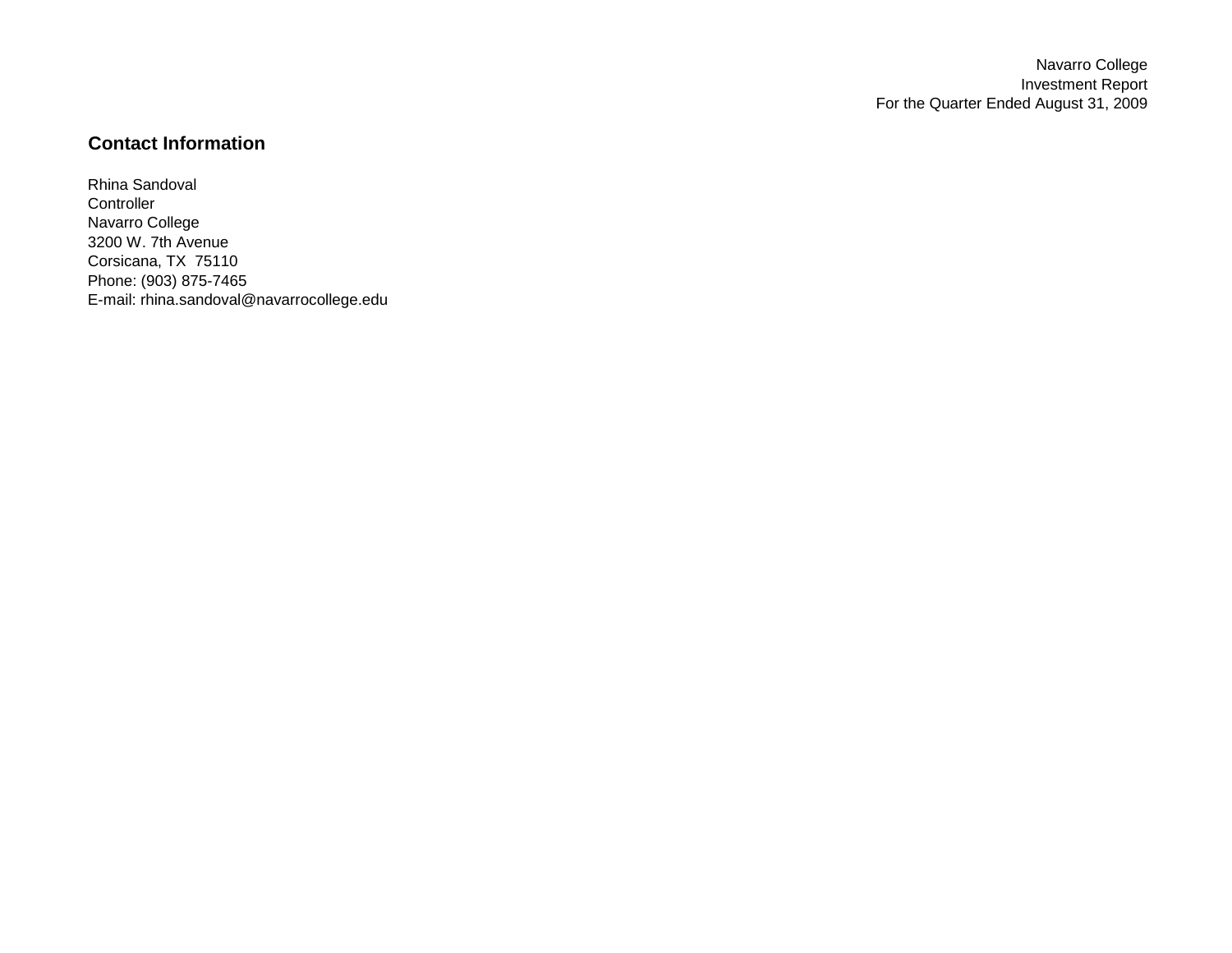#### NAVARRO COLLEGE INVESTMENT REPORT FOR THE QUARTER ENDED AUGUST 31, 2009

| <b>TYPE OF INVESTMENT</b>                                                                                    | <b>BEGINNING</b><br><b>BOOK VALUE</b><br>05/31/09 | <b>ADDITIONS/</b><br><b>CHANGES</b><br><b>FOR PERIOD</b> | <b>ENDING</b><br><b>BOOK VALUE</b><br>08/31/09 | <b>BEGINNING</b><br><b>MARKET VALUE</b><br>05/31/09 | <b>ENDING</b><br><b>MARKET VALUE</b><br>08/31/09 |
|--------------------------------------------------------------------------------------------------------------|---------------------------------------------------|----------------------------------------------------------|------------------------------------------------|-----------------------------------------------------|--------------------------------------------------|
| <b>Certificates of Deposit</b>                                                                               |                                                   |                                                          |                                                |                                                     |                                                  |
| State Farm - CD #1019063147 (Aux)<br>Due 10/01/09 @2.760% Rate<br>Purchased 10/01/08                         | 100,000.00                                        |                                                          | 100,000.00                                     | 100,934.38                                          | 102,325.27                                       |
| First Bank & Trust Co. - CD #5006220 (E&G)<br>Due 10/18/09 @3.000% Rate<br>Purchased 10/18/08                | 100,000.00                                        |                                                          | 100,000.00                                     | 101,849.32                                          | 102,605.48                                       |
| Community National Bank & Trust of TX - CD #1121587 (Schol)<br>Due 7/18/10 @1.690% Rate<br>Purchased 1/18/09 | 640,000.00                                        |                                                          | 640,000.00                                     | 641,274.21                                          | 644,000.44                                       |
| Community National Bank & Trust of TX - CD #1122269 (E&G)<br>Due 10/2/09 @1.190% Rate<br>Purchased 4/2/09    | 1,000,000.00                                      |                                                          | 1,000,000.00                                   | 1,001,923.56                                        | 1,004,923.01                                     |
| Community National Bank & Trust of TX - CD #1122291 (Agency)<br>Due 10/2/09 @1.190% Rate<br>Purchased 4/2/09 | 100,000.00                                        |                                                          | 100,000.00                                     | 100,192.36                                          | 100,492.30                                       |
| Community National Bank & Trust of TX - CD #1122280 (Schol)<br>Due 10/2/09 @1.190% Rate<br>Purchased 4/2/09  | 510,000.00                                        |                                                          | 510,000.00                                     | 510,981.02                                          | 512,510.74                                       |
| Community National Bank & Trust of TX - CD #1121103 (E&G)<br>Due 12/01/09 @ 1.300% Rate<br>Purchased 6/01/09 |                                                   | 1,000,000.00                                             | 1,000,000.00                                   |                                                     | 1,003,241.10                                     |
| Citizens National Bank-Henderson CD #677159 (Schol)<br>Due 8/01/11 @ 2.100% Rate<br>Purchased 08/01/09       |                                                   | 250,000.00                                               | 250,000.00                                     |                                                     | 250,431.51                                       |
| Community National Bank & Trust of TX - CD #120322 (E&G)<br>Due 2/28/10 @1.000% Rate<br>Purchased 8/28/09    |                                                   | 3,000,000.00                                             | 3,000,000.00                                   |                                                     | 3,000,246.58                                     |
| Citizens National Bank-Henderson CD #677159 (Schol)<br>Due 8/01/09 @ 5.0500% Rate<br>Purchased 08/01/07      | 250,000.00                                        | (250,000.00)                                             |                                                | 253,908.56                                          |                                                  |
| Community National Bank & Trust of TX - CD #1121103 (E&G)<br>Due 6/01/09 @ 2.250% Rate<br>Purchased 12/01/08 | 1,000,000.00                                      | (1,000,000.00)                                           |                                                | 1,011,157.53                                        |                                                  |
| Community National Bank & Trust of TX - CD #120322 (E&G)<br>Due 8/28/09 @1.400% Rate<br>Purchased 2/28/09    | 3,000,000.00                                      | (3,000,000.00)                                           |                                                | 3,010,586.30                                        |                                                  |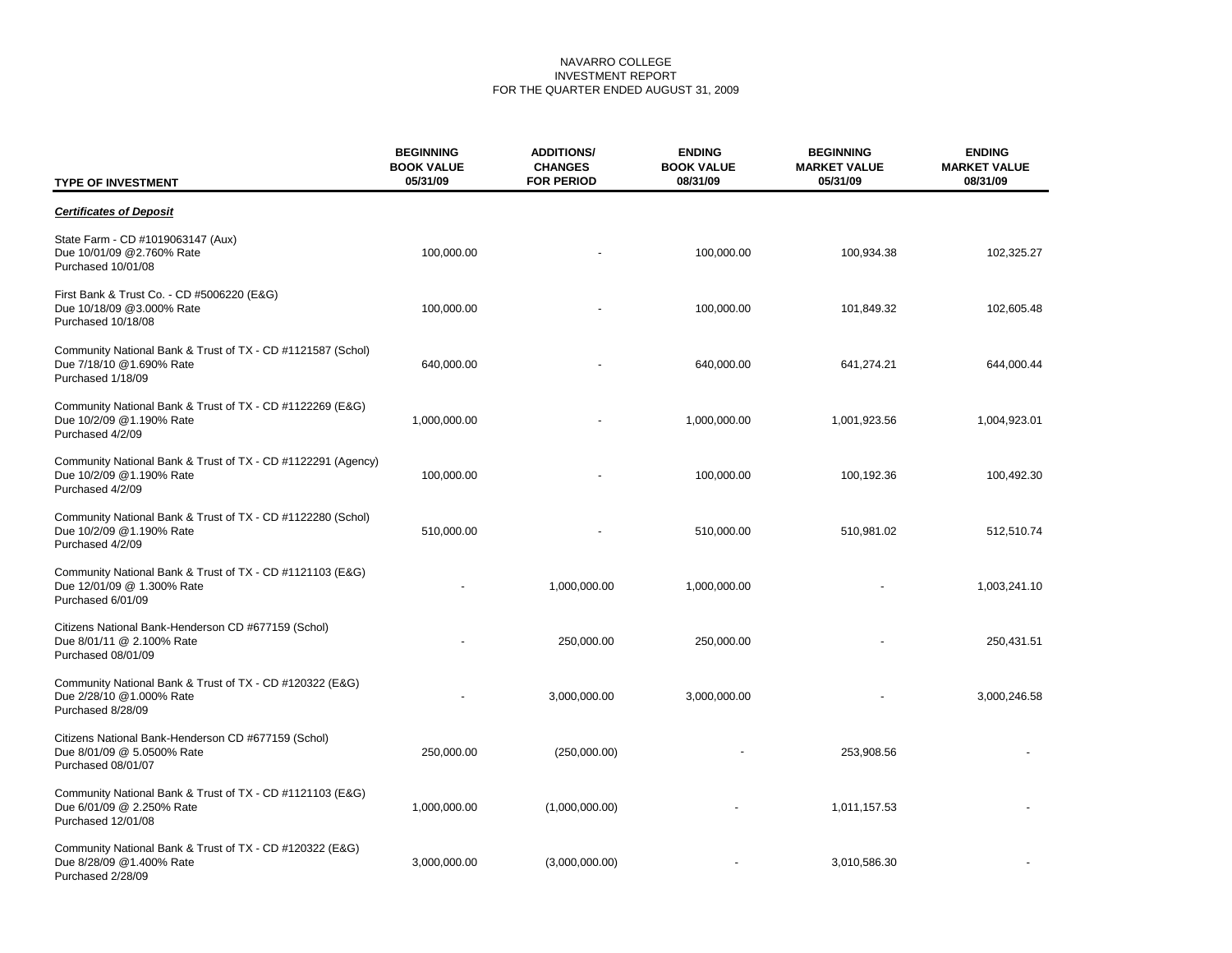#### NAVARRO COLLEGE INVESTMENT REPORT FOR THE QUARTER ENDED AUGUST 31, 2009

| <b>TYPE OF INVESTMENT</b>                                                                                                                      |              |     | <b>BEGINNING</b><br><b>BOOK VALUE</b><br>05/31/09 | <b>ADDITIONS/</b><br><b>CHANGES</b><br><b>FOR PERIOD</b> |      | <b>ENDING</b><br><b>BOOK VALUE</b><br>08/31/09 |               | <b>BEGINNING</b><br><b>MARKET VALUE</b><br>05/31/09 |      | <b>ENDING</b><br><b>MARKET VALUE</b><br>08/31/09 |
|------------------------------------------------------------------------------------------------------------------------------------------------|--------------|-----|---------------------------------------------------|----------------------------------------------------------|------|------------------------------------------------|---------------|-----------------------------------------------------|------|--------------------------------------------------|
|                                                                                                                                                | Subtotal     |     | 6,700,000.00                                      | \$<br>0.00                                               | - \$ | 6,700,000.00                                   |               | 6,732,807.24                                        | æ.   | 6,720,776.43                                     |
| <b>U.S. Government Agency Securities</b>                                                                                                       |              |     |                                                   |                                                          |      | $\lambda$                                      |               |                                                     |      |                                                  |
| Federal National Mortgage Association (Schol)<br>Due 3/03/09 @ 3.60% Yield<br>CUSIP #3136F5DZ1 (3.60% Rate)<br>Purchased 3/03/04 Par \$350,000 |              |     | 0.00                                              | $\overline{\phantom{0}}$                                 |      | $\overline{\phantom{a}}$                       |               | 0.00                                                |      |                                                  |
|                                                                                                                                                | Subtotal     | æ.  | 0.00                                              | \$                                                       | \$   | 0.00                                           | <b>S</b>      | 0.00                                                | - \$ | 0.00                                             |
|                                                                                                                                                | <b>TOTAL</b> | \$. | 6,700,000.00                                      | \$<br>0.00                                               | - \$ | 6,700,000.00                                   | $\sim$ $\sim$ | 6,732,807.24 \$                                     |      | 6,720,776.43                                     |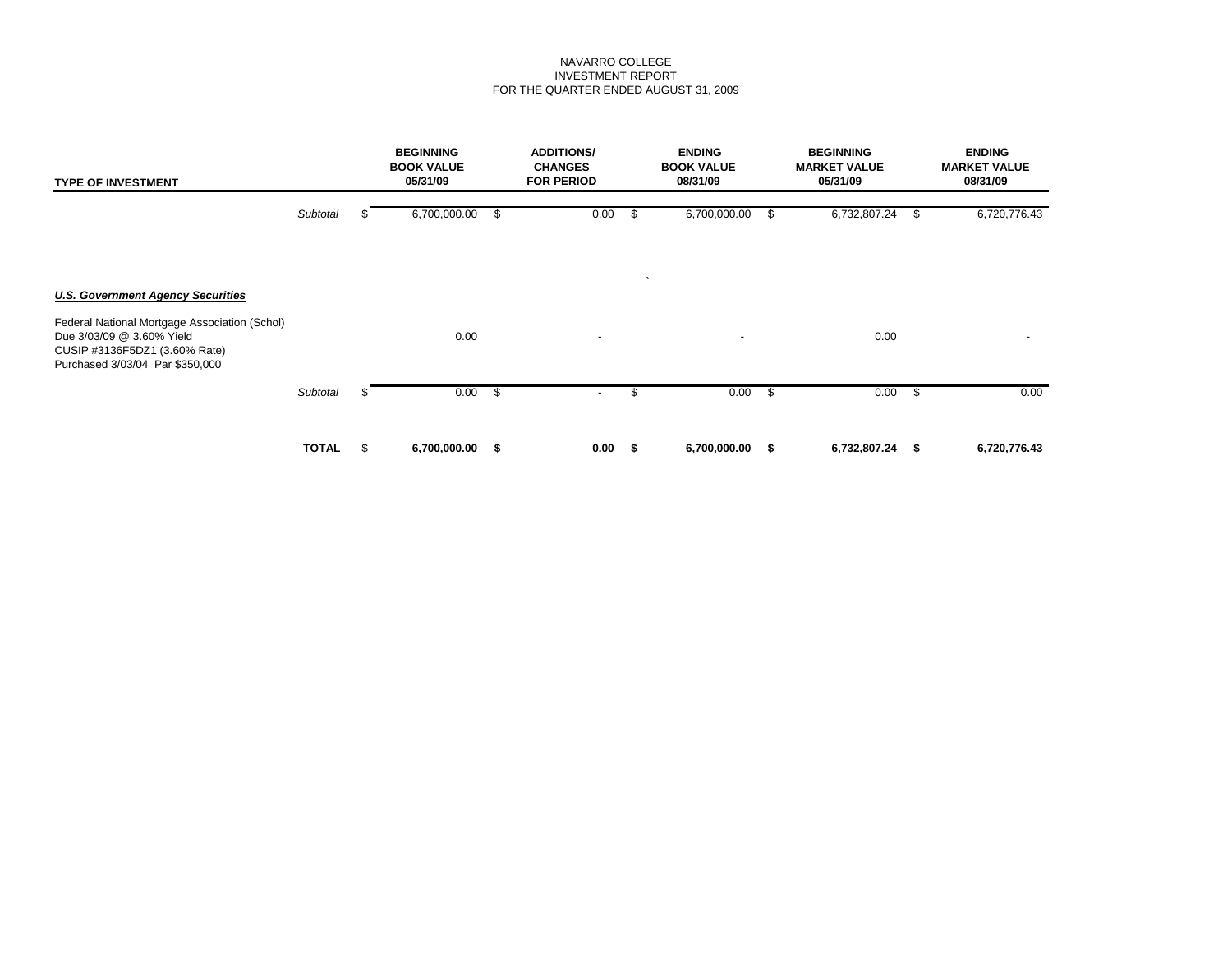#### **RECAP OF INVESTMENTS BY FUND**

### NAVARRO COLLEGE INVESTMENT REPORT RECAP FOR THE QUARTER ENDED AUGUST 31, 2009

| <b>TYPE OF INVESTMENT</b>                                                    | <b>ENDING</b><br><b>BOOK VALUE</b><br>08/31/09 | <b>Educational and</b><br><b>General Fund</b> | <b>Debt Service</b><br>Fund | Auxiliary<br><b>Fund</b> | Agency<br>Fund | <b>Plant</b><br><b>Fund</b> | <b>Student</b><br><b>Financial</b><br><b>Aid Fund</b> |
|------------------------------------------------------------------------------|------------------------------------------------|-----------------------------------------------|-----------------------------|--------------------------|----------------|-----------------------------|-------------------------------------------------------|
|                                                                              |                                                |                                               |                             |                          |                |                             |                                                       |
| First Bank & Trust Co. - CD #5006220                                         | 100,000.00                                     | 100,000.00                                    |                             |                          |                |                             |                                                       |
| Community National Bank & Trust of TX - CD #1121103                          | 1,000,000.00                                   | 1,000,000.00                                  |                             |                          |                |                             |                                                       |
| Community National Bank & Trust of TX - CD #120322                           | 3,000,000.00                                   | 3,000,000.00                                  |                             |                          |                |                             |                                                       |
| Community National Bank & Trust of TX - CD #1122269                          | 1,000,000.00                                   | 1,000,000.00                                  |                             |                          |                |                             |                                                       |
| Community National Bank & Trust of TX - CD #1122291                          | 100,000.00                                     |                                               |                             |                          | 100,000.00     |                             |                                                       |
| Community National Bank & Trust of TX - CD #1121587                          | 640,000.00                                     |                                               |                             |                          |                |                             | 640,000.00                                            |
| Community National Bank & Trust of TX - CD #1122280                          | 510,000.00                                     |                                               |                             |                          |                |                             | 510,000.00                                            |
| Citizens National Bank - CD #677159                                          | 250,000.00                                     |                                               |                             |                          |                |                             | 250,000.00                                            |
| State Farm - CD #1019063147                                                  | 100,000.00                                     |                                               |                             | 100,000.00               |                |                             |                                                       |
|                                                                              | 6,700,000.00 \$                                | 5,100,000.00 \$                               | 0.00~\$                     | 100,000.00 \$            | 100,000.00 \$  | 0.00~\$                     | 1,400,000.00                                          |
| August 31, 2009 Benchmark Rates:                                             |                                                |                                               |                             |                          |                |                             |                                                       |
| <b>TexStar Local Government Investment Service</b>                           | 0.3089%                                        |                                               |                             |                          |                |                             |                                                       |
| Rates and market values are from the August 31, 2009 The Wall Street Journal |                                                |                                               |                             |                          |                |                             |                                                       |
| <b>Federal Funds Rate</b>                                                    | 0.2500%                                        |                                               |                             |                          |                |                             |                                                       |
| Merrill Lynch Ready Assets Trust                                             | 0.0400%                                        |                                               |                             |                          |                |                             |                                                       |
| Treasury Bill - 26 weeks                                                     | 0.2400%                                        |                                               |                             |                          |                |                             |                                                       |
| Certificates of Deposit - Six Months                                         | 0.5000%                                        |                                               |                             |                          |                |                             |                                                       |

We, the investment officers of Navarro College District, swear that, to the best of our knowledge, this report displays Navarro College's investment portfolio as of August 31, 2009. We further swear that transactions invol investment portfolio are in compliance with Navarro College's Investment Policy and Strategy and the provisions of the Public Funds Investment Act, Chapter 2256, and amendments of the Texas Government Code.

**Prepared by:** Date Investment Officer

Date Controller **Date Investment Officer** Date Investment Officer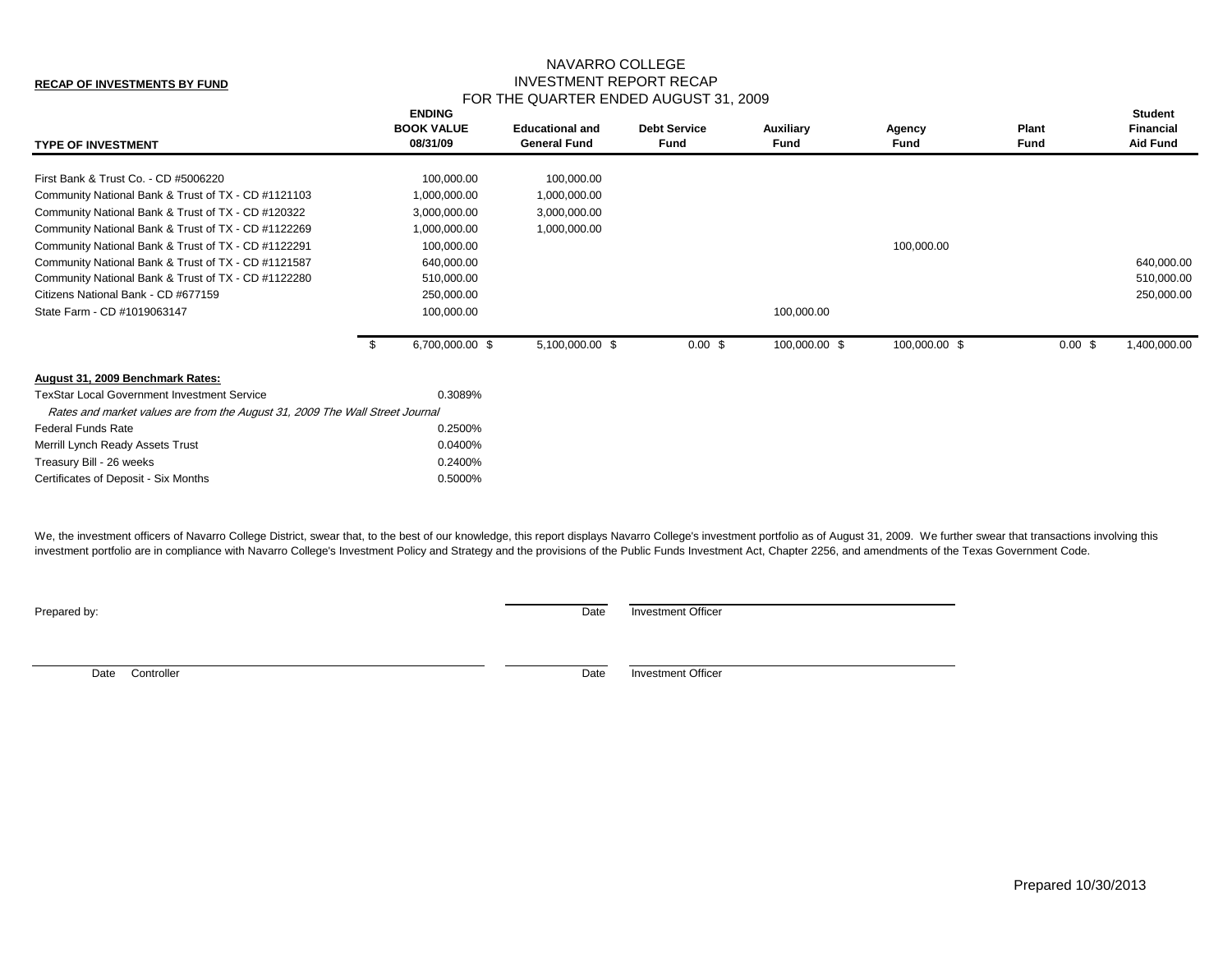# **Navarro College Investment Portfolio Maturity Schedule August 31, 2009**

| <b>MATURITY</b> |             |   |               |
|-----------------|-------------|---|---------------|
| <b>MONTH</b>    | <b>YEAR</b> |   | <b>AMOUNT</b> |
|                 |             |   |               |
| <b>Jan-Dec</b>  | 2009        |   | 2,810,000.00  |
| <b>Jan-Dec</b>  | 2010        |   | 3,640,000.00  |
| <b>Jan-Dec</b>  | 2011        |   | 250,000.00    |
| <b>TOTAL:</b>   |             | S | 6,700,000.00  |